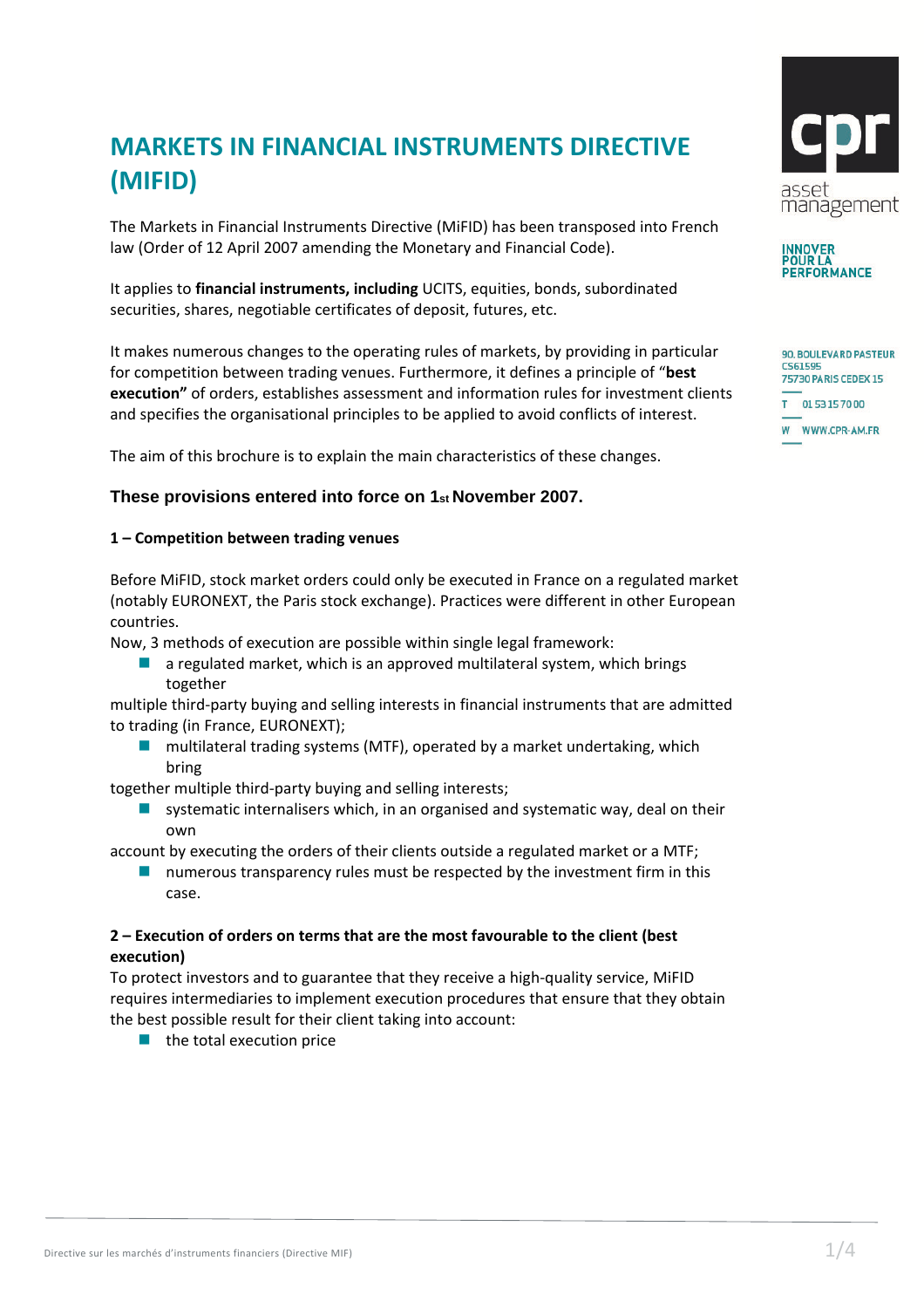- $\blacksquare$  the quality of execution (speed and likelihood)
- the order's characteristics (nature, size or other considerations relative to the execution of the order)

#### **3 – Client assessment and information**

 $\blacksquare$  This aspect is governed by new rules.

Portfolio management companies have a general obligation to act in the best interests of their clients taking into account their level of risk aversion. To that end, they are required by MiFID to classify and assess their clients (or potential clients) in order to determine whether the services and financial instruments proposed are appropriate; this means that they are required to obtain certain information prior to the provision of the service.

The implementation of these new rules by CPR AM will lead to enhanced protection for investment clients.

**They vary according to the classification of investors:** MiFID distinguishes three categories of investors:

- **eligible counterparties**,
- **professionals1**,
- **"non-professionals**" (retail): all other clients

Retail clients enjoy the highest level of protection. Professional clients (and even more so eligible counterparties) are in particular assumed to have the necessary experience and knowledge to understand the risks inherent in financial instruments.

You should refer to annex 2 (client classification) to this letter for the details of the criteria applied in order to determine these three categories.

Note: in the case of discretionary management, the management company recognises only two categories of clients:

- non-professional clients
- professional clients

#### **This letter specifies the category in which we intend to classify you.**

You can request a change of category. In such a case, your account manager will check that the necessary conditions are met if the resultant level of protection is lower.

They vary according to the service provided:

 $\rightarrow$  Where the portfolio management company provides an investment advisory service or portfolio management service, it must obtain information that will enable it to assess the client's knowledge, investment experience, financial situation and investment objectives.

If the portfolio management company does not obtain this information from its client, it must refrain from recommending investment services or financial instruments.

 $\rightarrow$  Where the portfolio management company provides investment services other than those mentioned above (such as the execution of orders on behalf of client or the





90, BOULEVARD PASTEUR CS61595 75730 PARIS CEDEX 15 T 0153157000 W WWW.CPR-AM.FR